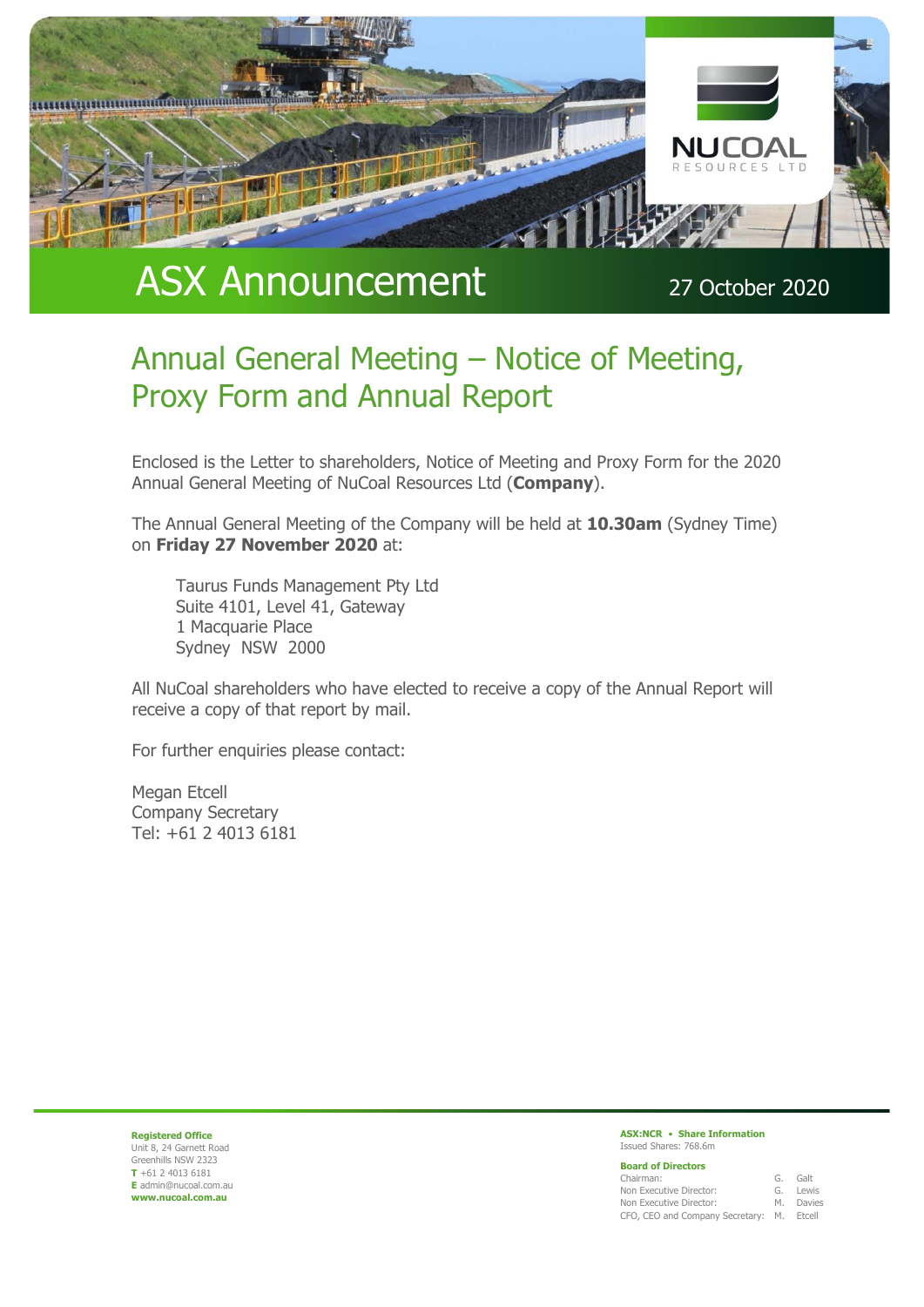

#### **HEAD OFFICE**

Linit 8 24 Garnett Road Greenhills NSW 2323

PO Box 2155 Greenhills NSW 2323

P 02 4013 6181

### **NOTICE OF ANNUAL GENERAL MEETING**

W www.nucoal.com.au E admin@nucoal.com.au

ABN 29 060 352 990

**Notice is hereby given that the Annual General Meeting of Shareholders of NuCoal Resources Ltd (Company) will be held at Taurus Funds Management Pty Ltd, Suite 4101, Level 41, Gateway, 1 Macquarie Place, Sydney NSW 2000 at 10:30am (AEDT) on Friday, 27 November 2020.** 

Dear Shareholder

The full Notice of Meeting which sets out the Agenda (including details of all resolutions being put to the meeting), important Voting Information and an Explanatory Memorandum can be found at https://nucoal.com.au/investor-centre/.

The Company's Annual Report is also available at https://nucoal.com.au/investor-centre/.

The meeting will be held at the above address, however, due to the impact of COVID-19 and current Government restrictions, the Company is required to ensure compliance with the requirements for social distancing and will seek to comply with any applicable requirements and limitations that are in force at the time of the meeting in respect of any persons who seek to attend the meeting.

Shareholders who choose to lodge a proxy should follow instructions on their personalised proxy form (**enclosed**), which can be submitted to the Company's share registry, Link Market Services by clicking on the following link – https://investorcentre.linkmarketservices.com.au/Login/Login or by post.

Your continued support is greatly appreciated.

Yours faithfully

Megan Etcell Company Secretary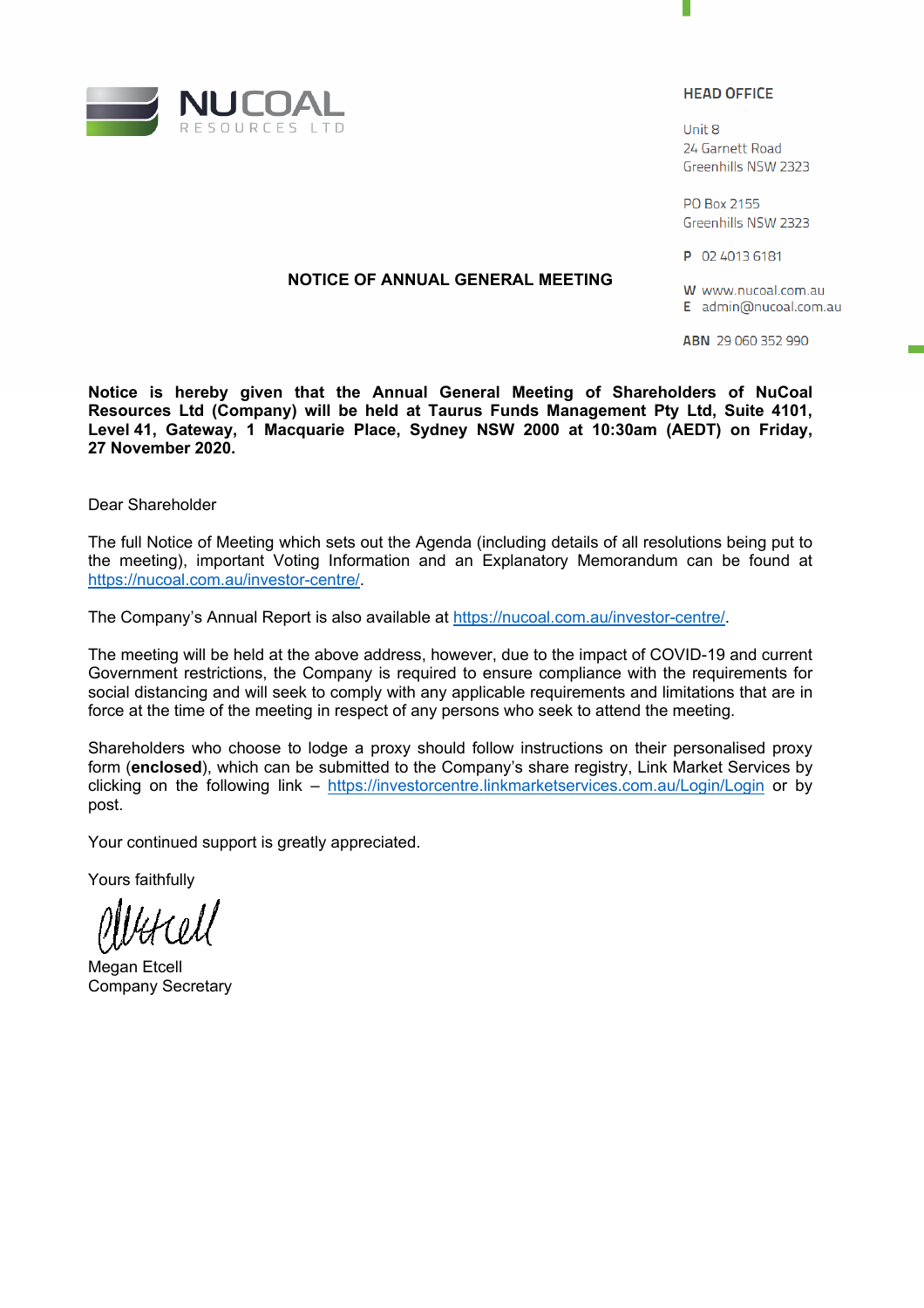# Meeting and Explanatory Notice of Annual General Memorandum

- Friday 27 November 2020<br>10:30am (AEDT) Date: Friday 27 November 2020
- Time: 10:30am (AEDT)

Place: Taurus Funds Management Pty Ltd Suite 4101, Level 41, Gateway 1 Macquarie Place, Sydney NSW 2000



If you have any questions about the Resolutions or other information contained in this Notice of Meeting or in the Explanatory Memorandum, please contact the Company Secretary on +61 2 4013 6181, Monday to Friday between the hours of 9:00am and 5:00pm (AEDT).

**Please read this Notice of Meeting and accompanying Explanatory Memorandum carefully. If you are not able to attend the Annual General Meeting of Shareholders, please complete and return the Proxy Form in accordance with the specific directions.**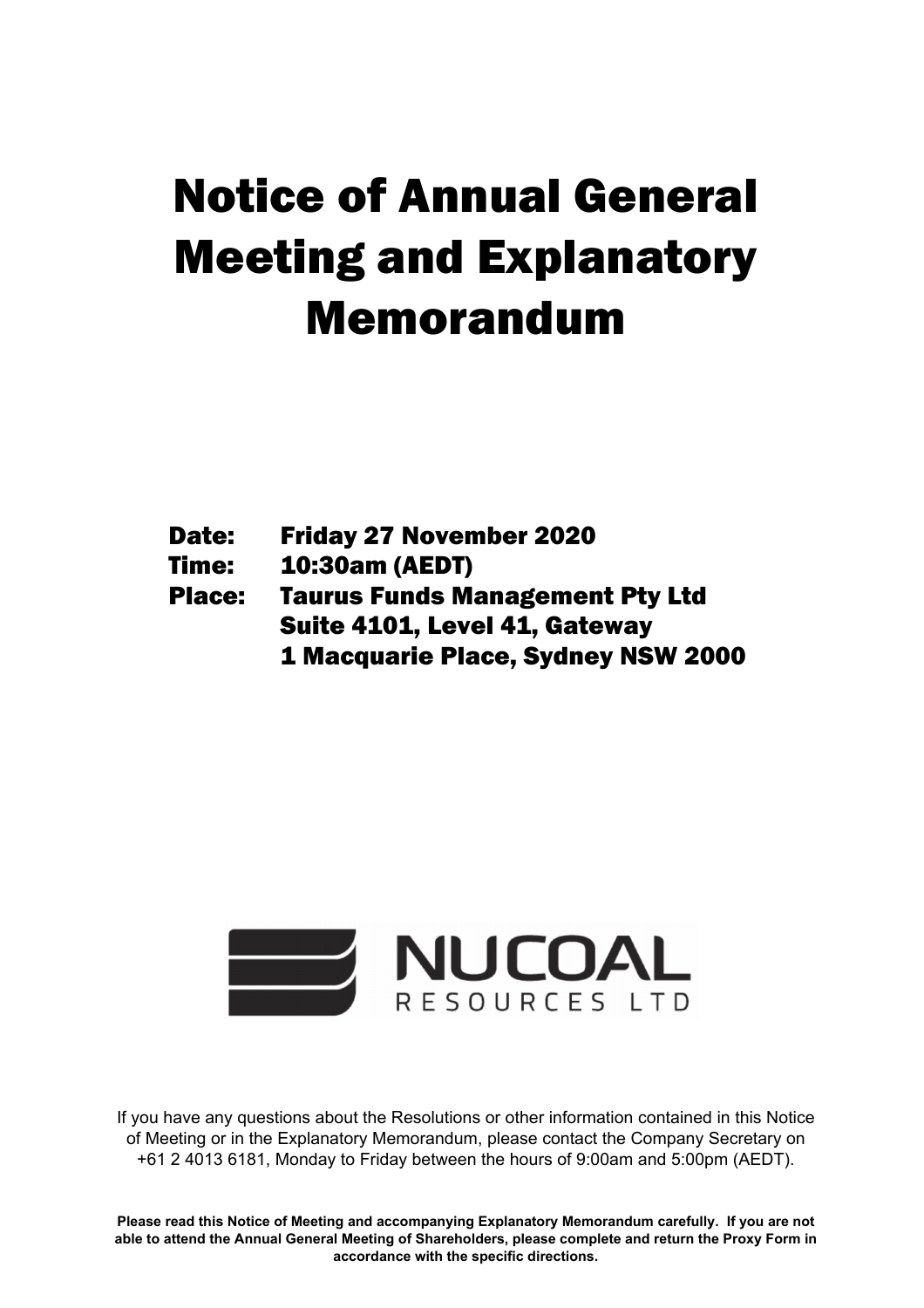Notice is hereby given that the Annual General Meeting of the Shareholders of NuCoal Resources Ltd (the **Company** or **NuCoal**) will be held on Friday 27 November 2020 at 10:30am (AEDT) at Taurus Funds Management Pty Ltd, Suite 4101, Level 41, Gateway, 1 Macquarie Place, Sydney NSW 2000.

This Notice of Meeting incorporates, and should be read together with, the Explanatory Memorandum and Proxy Form.

#### **FINANCIAL STATEMENTS AND REPORTS**

To receive and consider the annual Financial Report of the Company and its controlled entities for the financial year ended 30 June 2020 together with the declaration of the Directors, the Directors' Report and the Auditors' Report.

*Note: There is no vote on this item.* 

#### **RESOLUTIONS**

#### **1. REMUNERATION REPORT**

To consider and if thought fit, pass the following resolution as an ordinary resolution:

*To adopt the Remuneration Report as set out in the Annual Report for the financial year ended 30 June 2020.* 

*Note: Under the Corporations Act, this resolution is advisory only and does not bind the Directors or the Company.*

#### **2. RE-ELECTION OF DIRECTOR**

To consider and if thought fit, pass the following resolution as an ordinary resolution:

*That Mr. Glen Lewis, who retires by rotation in accordance with Rule 20.2(a) of the Company's Constitution and, being eligible, be re-elected as a Director of the Company.* 

By order of the Board

Dated: 16 October 2020

Verell

**Megan Etcell**  Company Secretary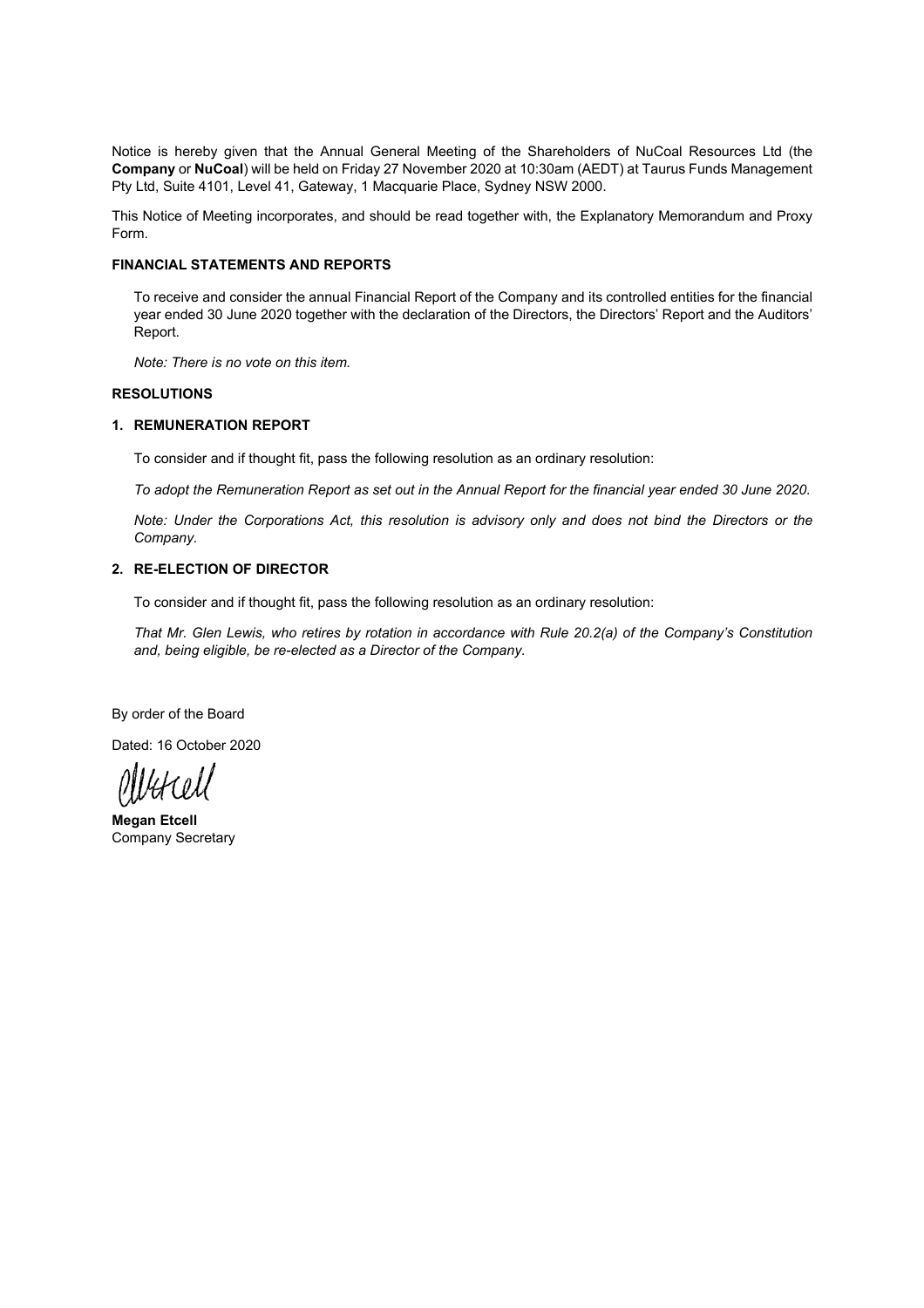#### **VOTING ENTITLEMENTS**

#### **Eligibility to vote**

The Board has determined that a Shareholder's voting entitlement at the Annual General Meeting will be taken to be the entitlement of a person or company shown in the register of Shareholders as at 7:00pm (AEDT) on Wednesday 25 November 2020.

#### **Voting at the meeting**

Ordinary resolutions require the support of more than 50% of Shareholders voting in person, by proxy, by representative or by attorney. Special resolutions require the support of at least 75% of Shareholders voting in person, by proxy, by representative or by attorney.

#### **Proxies**

- A Shareholder entitled to attend the Annual General Meeting and vote has a right to appoint a proxy. A Proxy Form accompanies this Notice of Meeting for this purpose.
- The proxy need not be a Shareholder of NuCoal.
- Any instrument appointing a proxy in which the name of the appointee is not completed will be regarded as given in favour of the Chairman of the Annual General Meeting.
- The appointment of one or more duly appointed proxies will not preclude a Shareholder from attending the Annual General Meeting and voting personally. The appointment of a proxy is not revoked by the Shareholder attending and taking part in the Annual General Meeting, but if the Shareholder votes on any resolution, any proxy is not entitled to vote, and must not vote, as the Shareholder's proxy on the resolution.
- Shareholders who are entitled to cast two or more votes may appoint not more than two proxies to attend and vote at the Annual General Meeting. When appointing two proxies, please either obtain an additional Proxy Form from the Company's Share Register or copy the original proxy provided.
- On each Proxy Form state the nominated proportion or number of votes each proxy may exercise. If no such proportion or number is specified, each proxy may exercise half of the votes. Neither proxy may vote on a show of hands.
- Proxy Forms must be signed by a Shareholder or the Shareholder's attorney, or if the Shareholder is a corporation must be signed in accordance with section 127 of the Corporations Act or under the hand of its attorney or duly authorised officer. If the Proxy Form is signed by a person who is not

the registered Shareholder (e.g. an attorney), then the relevant authority (e.g. in the case of Proxy Forms signed by an attorney, the power of attorney or a certified copy of the power of attorney) must either have been provided previously to NuCoal or be enclosed with the Proxy Form.

 To be effective, Proxy Forms must be received no later than 10:30am (AEDT) Wednesday 25 November 2020, by the Company at its registered office or deposited at or faxed to the Company's Share Registry at:

| Online: www.linkmarketservices.com.au |  |  |
|---------------------------------------|--|--|
| By Mail:  NuCoal Resources Limited    |  |  |
| c/- Link Market Services Limited      |  |  |
| Locked Bag A14                        |  |  |
| SYDNEY SOUTH NSW 1235                 |  |  |
| By Fax: +61 2 9287 0309               |  |  |
| Info line: +61 1300 554 474           |  |  |

- If a body corporate is appointed as a proxy, please write the full name of that body corporate (e.g. Company X Pty Ltd). Do not use abbreviations. The body corporate will need to ensure that it:
	- (a) appoints an individual as its corporate representative to exercise its powers at meetings, in accordance with section 250D of the Corporations Act; and
	- (b) provides satisfactory evidence to the Company or the share registry of its corporate representative's appointment before the Annual General Meeting.

If no such evidence is received before the Annual General Meeting, then the body corporate (through its representatives) will not be permitted to act as proxy.

 If the Proxy Form is left undirected with respect to any resolutions and in favour of the Chairman (or if your appointed proxy fails to attend), then the Chairman will vote such proxies in favour of those resolutions.

#### **EXPLANATORY MEMORANDUM**

This Explanatory Memorandum contains an explanation of, and information about, the Resolutions to be considered at the Annual General Meeting.

The Explanatory Memorandum forms part of the accompanying Notice of Meeting and should be read with the Notice of Meeting.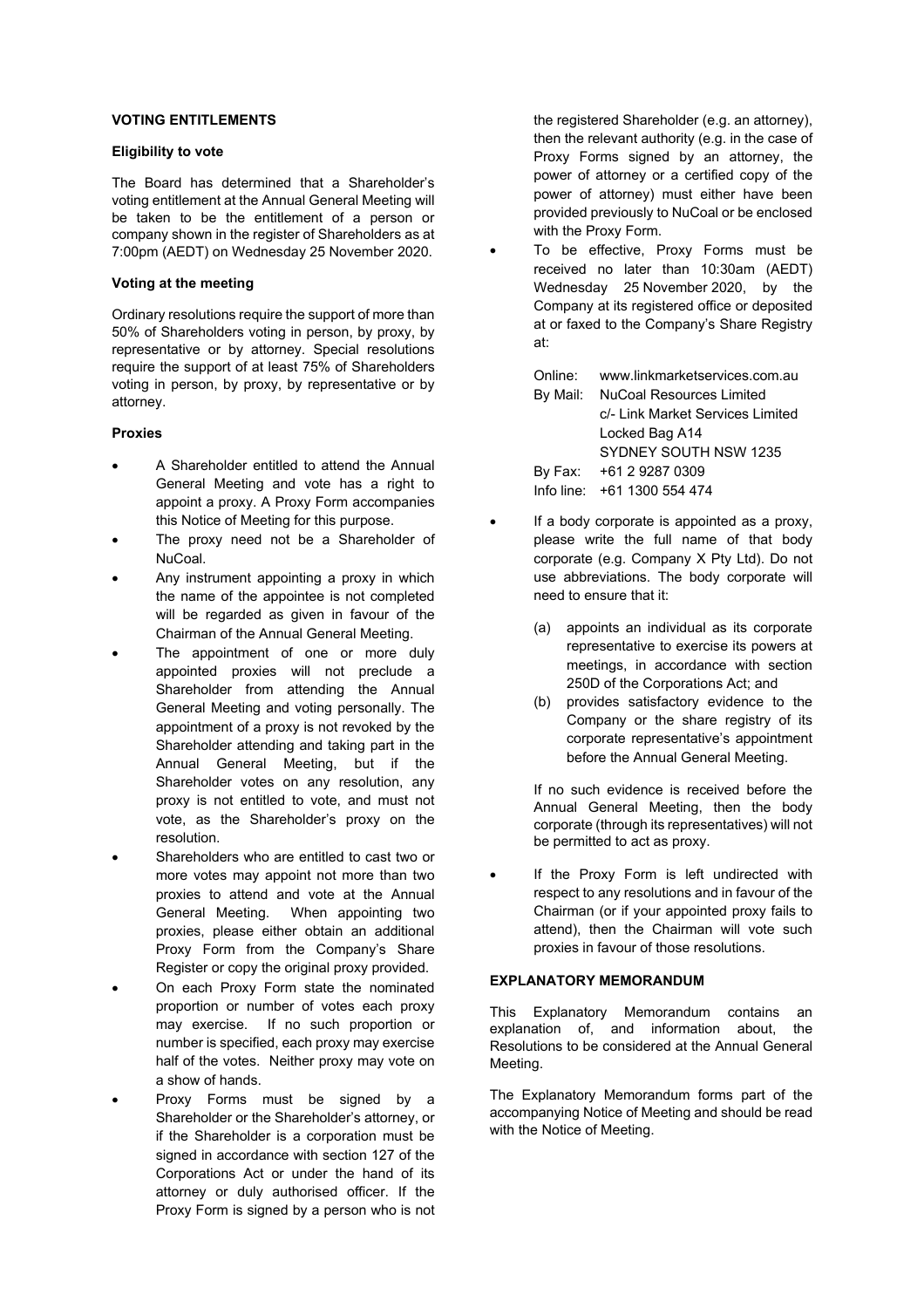#### **BUSINESS**

#### **Resolution 1 – Remuneration Report**

The Remuneration Report is set out on pages 8 to 12 of the Company's 2020 Annual Report. A copy of the Annual Report is available on the Company's website at www.nucoal.com.au.

The Remuneration Report sets out the Company's remuneration arrangements for Directors, including key management personnel, collectively referred to as Executive KMP. A reasonable opportunity will be provided for discussion of the Remuneration Report at the Annual General Meeting.

Under section 250R(2) of the Corporations Act, a resolution that the Remuneration Report be adopted must be put to the vote of the Shareholders at the Annual General Meeting. This resolution is advisory only and does not bind the Directors or the Company.

Under a recent amendment to the Corporations Act (**Legislative Amendment**), if 25% or more of votes that are cast on the resolution are voted against the adoption of the remuneration report, at two consecutive annual general meetings, Shareholders will be required to vote at the second of these annual general meetings on a resolution (a **Spill Resolution**) that another meeting be held within 90 days (**Spill Meeting**), at which:

- (a) all of the Company's Directors cease to hold office immediately before the end of the Spill Meeting; and
- (b) resolutions to appoint persons to offices that will be vacated immediately before the end of the Spill Meeting will be put to the vote at the Spill Meeting.

Noting that each Director has a personal interest in their own remuneration from the Company as set out in the Remuneration Report, the Board unanimously recommends that Shareholders vote in favour of adopting the Remuneration Report.

#### *Voting exclusion statement*

A vote must not be cast (in any capacity) on Resolution 1 by or on behalf of a member of the Company's key management personnel (**KMP**), details of whose remuneration are included in the Remuneration Report, and their closely related parties, whether as a Shareholder or as a proxy. However, a vote may be cast on Resolution 1 by a KMP or a closely related party of a KMP, if:

- the vote is cast as a proxy;
- the appointment is in writing and specifies how the proxy is to vote on Resolution 1; and
- the vote is not cast on behalf of a KMP or a closely related party of a KMP.

The Chairman's voting intention in respect of Resolution 1 is to vote any proxies appointing him in favour of the Resolution.

#### **RE-ELECTION OF DIRECTOR**

As per section 20.2 of the Company's Constitution, dealing with the retirement of Directors, Mr Glen Lewis, will retire from office at the 2020 Annual General Meeting.

In accordance with the requirements of section 20.2 of the Constitution, Glen is eligible for re-election.

#### **Resolution 2 – Re-election of Mr. Glen Lewis**

Glen has been a Non-executive Director of NuCoal since March 2017, but held the role of Managing Director from February 2010 to March 2017.

Glen is a qualified Coal Mine Manager and has worked in the Coal Industry since 1980. Throughout his career he worked at all levels of Management inclusive of 10 years as an Undermanager at various operations including United Colliery and Dartbrook Coal where he was part of the Management Team for the construction of both projects. In 1997 he commenced as Mine Manager at Cumnock Coal and in 1999 was promoted to Operations Manager at Oceanic Coal (consisting of West Wallsend and Teralba underground mines and Westside opencut operation) following its acquisition by Xstrata Coal.

Glen was promoted to the role of General Manager Eastern Underground Operations for Xstrata Coal NSW in 2003 and was then responsible for United Collieries, Cumnock Coal and Oceanic Coal. Continuing with Xstrata Coal NSW, he was promoted to General Manager Operations with overall responsibility for 6 operating mines and several projects under construction.

The Board (other than Mr. Lewis) endorses Mr. Lewis as a candidate for re-election and recommends his reappointment to the Board.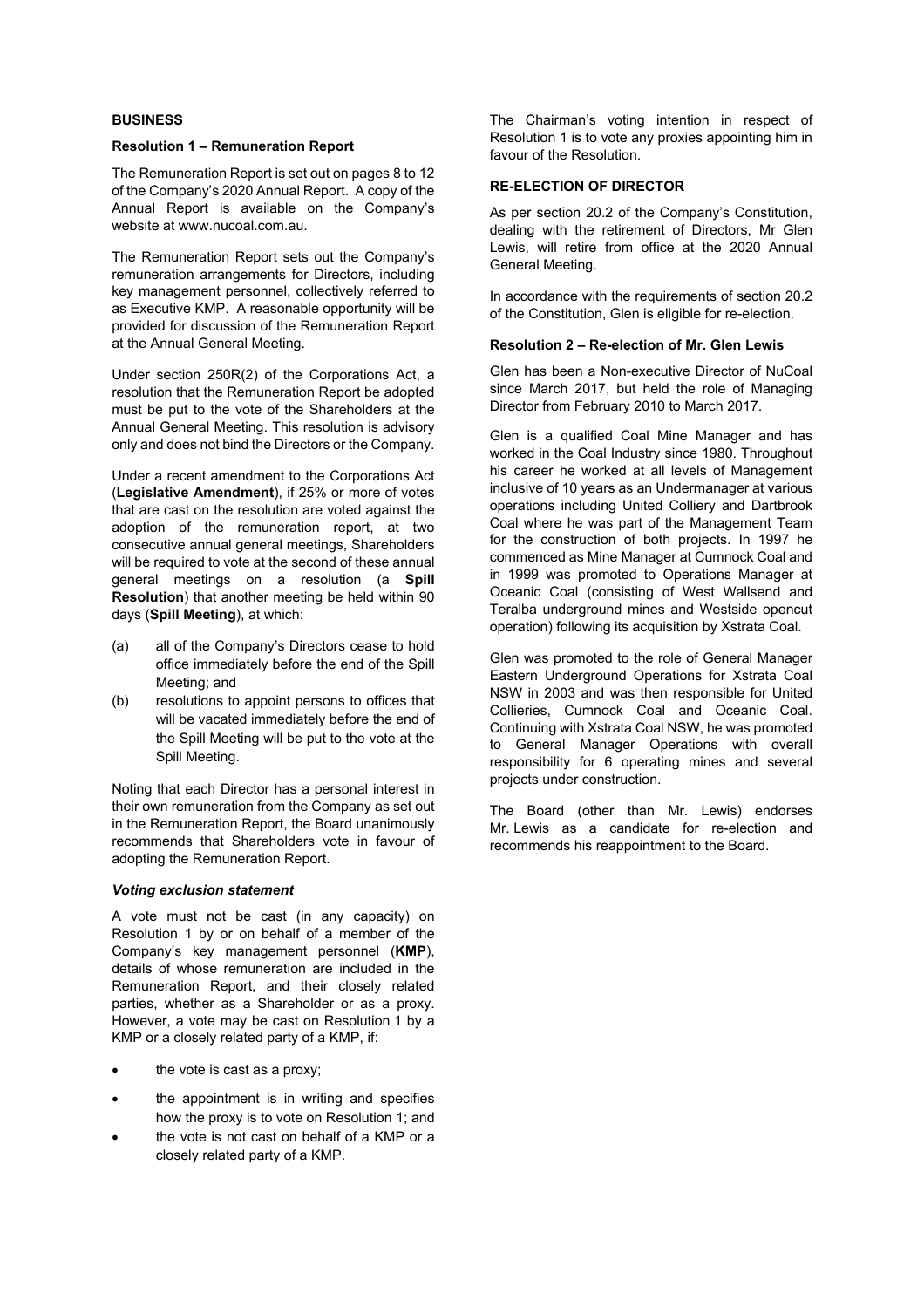#### **GLOSSARY**

In this Explanatory Memorandum and the Notice of Meeting:

**Annual General Meeting** means the annual general meeting of the Company to be convened by the Notice of Meeting.

**Annual Report** means the annual report of the Company for the financial year ended 30 June 2020.

**ASX** means ASX Limited ACN 008 624 691.

**Board** means the board of Directors of the Company.

**Chairman** means the chairman of the Board.

**Company** means NuCoal Resources Ltd ACN 060 352 990.

**Constitution** means the constitution of the Company currently in force.

**Corporations Act** means the *Corporations Act 2001 (Cth)*.

**Directors** means the Directors of the Company as at the date of this Explanatory Memorandum being Gordon Galt, Glen Lewis and Michael Davies.

**Explanatory Memorandum** means this explanatory memorandum that accompanies and forms part of the Notice of Meeting.

**Financial Report** means the financial report as set out in the Annual Report for the financial year ended 30 June 2020.

**Key Management Personnel** means the nonexecutive Directors of the Company and other executives identified within the Company's 2020 Annual Report.

**Listing Rules** means the Official Listing Rules of the ASX.

**Notice of Meeting** means the notice of Annual General Meeting dated 16 October 2020 which this Explanatory Memorandum accompanies and in which the Resolutions are set out.

**Ordinary Shares** means fully paid ordinary shares in NuCoal.

**Proxy Form** means the proxy form that accompanies and forms part of the Notice of Meeting.

**Remuneration Report** means the remuneration report as set out in the Annual Report for the financial year ended 30 June 2020.

**Resolution** means the resolutions referred to in the Notice of Meeting.

**Share** means a fully paid ordinary share in the Company.

**Share Registry** means the Company's share register, Link Market Services Limited.

**Shareholder** means a holder of Shares in the Company.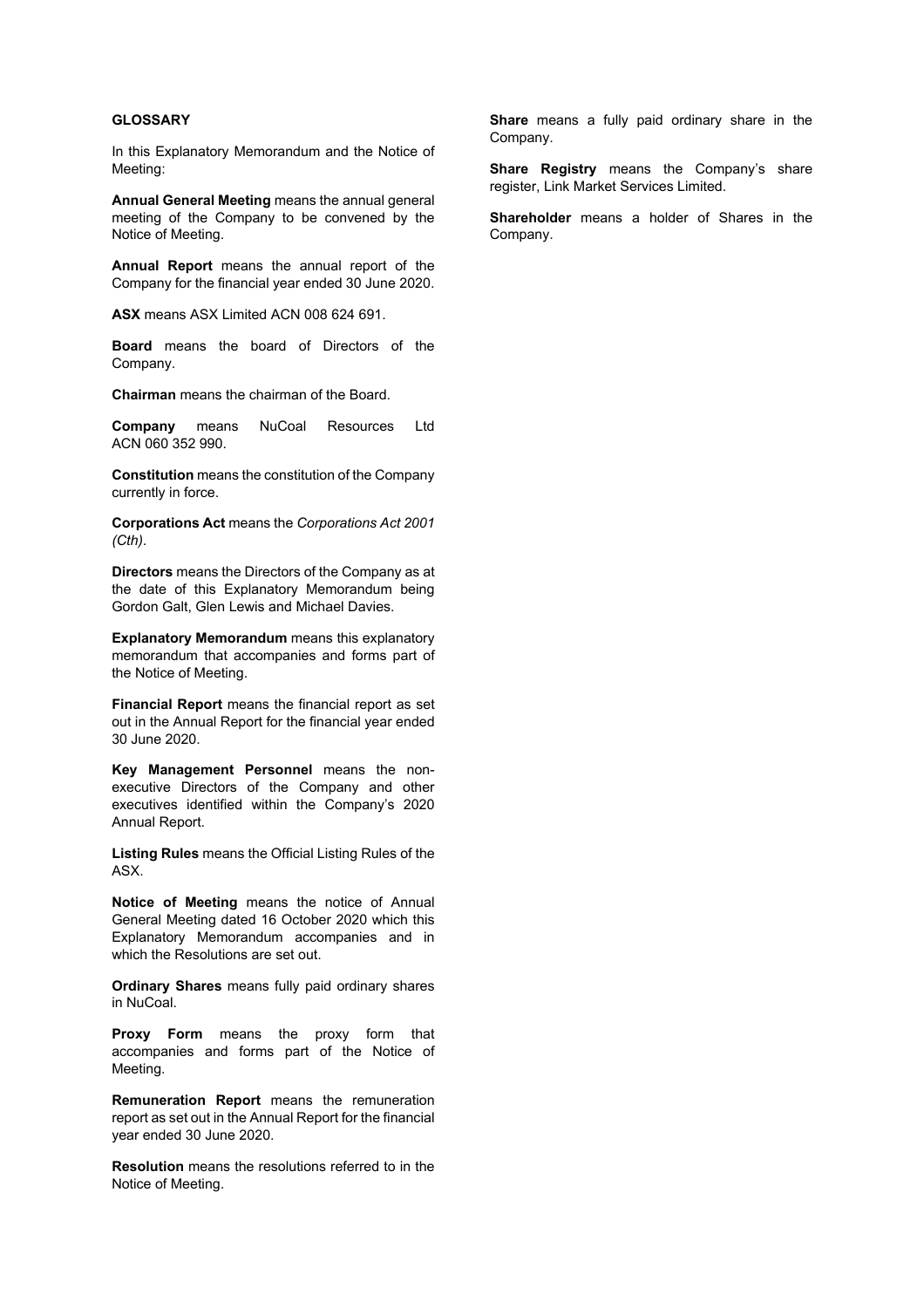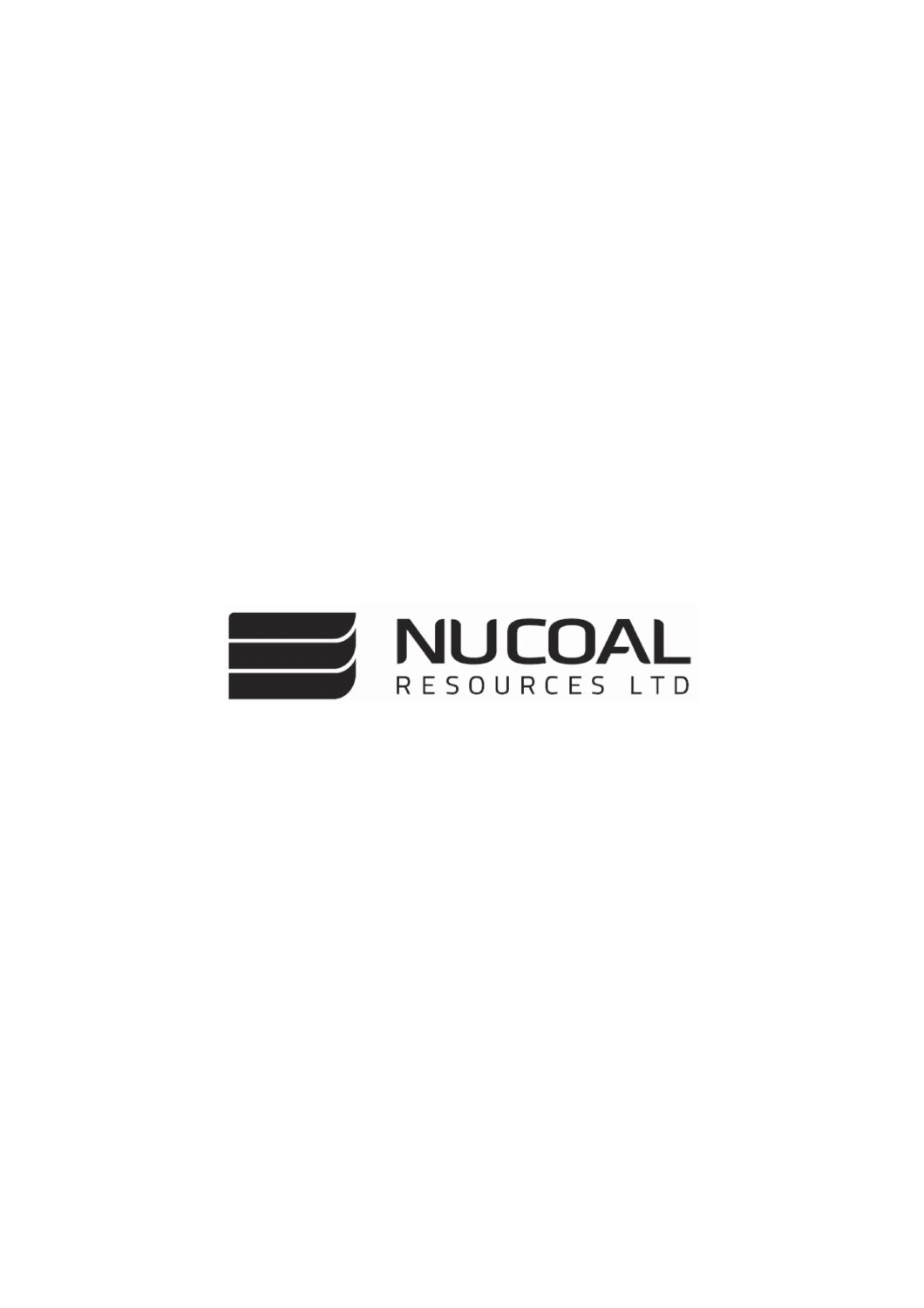

ABN 29 060 352 990

|   | <b>LODGE YOUR VOTE</b>                                                                                                                     |
|---|--------------------------------------------------------------------------------------------------------------------------------------------|
| ਛ | <b>ONLINE</b><br>www.linkmarketservices.com.au                                                                                             |
|   | <b>BY MAIL</b><br><b>NuCoal Resources Limited</b><br>C/- Link Market Services Limited<br>Locked Bag A14<br>Sydney South NSW 1235 Australia |
| 昌 | <b>BY FAX</b><br>+61 2 9287 0309                                                                                                           |
| Ť | <b>BY HAND</b><br><b>Link Market Services Limited</b><br>1A Homebush Bay Drive, Rhodes NSW 2138                                            |
|   | <b>ALL ENQUIRIES TO</b><br>Telephone: +61 1300 554 474                                                                                     |
|   |                                                                                                                                            |



**X99999999999**

# PROXY FORM

I/We being a member(s) of NuCoal Resources Limited and entitled to attend and vote hereby appoint:

#### APPOINT A PROXY

the Chairman of the Meeting (mark box)

OR if you are NOT appointing the Chairman of the Meeting as your proxy, please write the name of the person or body corporate you are appointing as your proxy

or failing the person or body corporate named, or if no person or body corporate is named, the Chairman of the Meeting, as my/our proxy to<br>act on my/our behalf (including to vote in accordance with the following directions act on my/our behalf (including to vote in accordance with the following directions or, if no directions have been given and to the extent permitted by the law, as the proxy sees fit) at the Annual General Meeting of the Company to be held at 10:30am (AEDT) on Friday, NSW 2000 (the Meeting) and at any postponement or adjournment of the Meeting.

Important for Resolution 1: If the Chairman of the Meeting is your proxy, either by appointment or by default, and you have not indicated your voting intention below, you expressly authorise the Chairman of the Meeting to exercise the proxy in respect of Resolution 1, even though the Resolution is connected directly or indirectly with the remuneration of a member of the Company's Key Management Personnel (KMP).

The Chairman of the Meeting intends to vote undirected proxies in favour of each item of business.

# VOTING DIRECTIONS

Proxies will only be valid and accepted by the Company if they are signed and received no later than 48 hours before the Meeting. Please read the voting instructions overleaf before marking any boxes with an  $\boxtimes$ 

#### **Resolutions**

1 Remuneration Report

2 Re-election of Mr. Gle

|         | For Against Abstain' |  |
|---------|----------------------|--|
|         |                      |  |
|         |                      |  |
| n Lewis |                      |  |

STEP 3

 $\bigcirc$  \* If you mark the Abstain box for a particular Item, you are directing your proxy not to vote on your behalf on a show of hands or on a poll and your votes will not be counted in computing the required majority on a

SIGNATURE OF SHAREHOLDERS – THIS MUST BE COMPLETED

Shareholder 1 (Individual) Joint Shareholder 2 (Individual) Joint Shareholder 3 (Individual)

**NCR PRX2001C**

#### Sole Director and Sole Company Secretary Director/Company Secretary (Delete one) Director

This form should be signed by the shareholder. If a joint holding, either shareholder may sign. If signed by the shareholder's attorney, the power of attorney must have been previously noted by the registry or a certified copy attached to this form. If executed by a company, the form must be executed in accordance with the company's constitution and the *Corporations Act 2001* (Cth).

\*NCR PRODUCT | ANN DE STATE | ANN DE STATE | ANN DE STATE | ANN DE STATE | ANN DE STATE | ANN DE STATE | ANN D